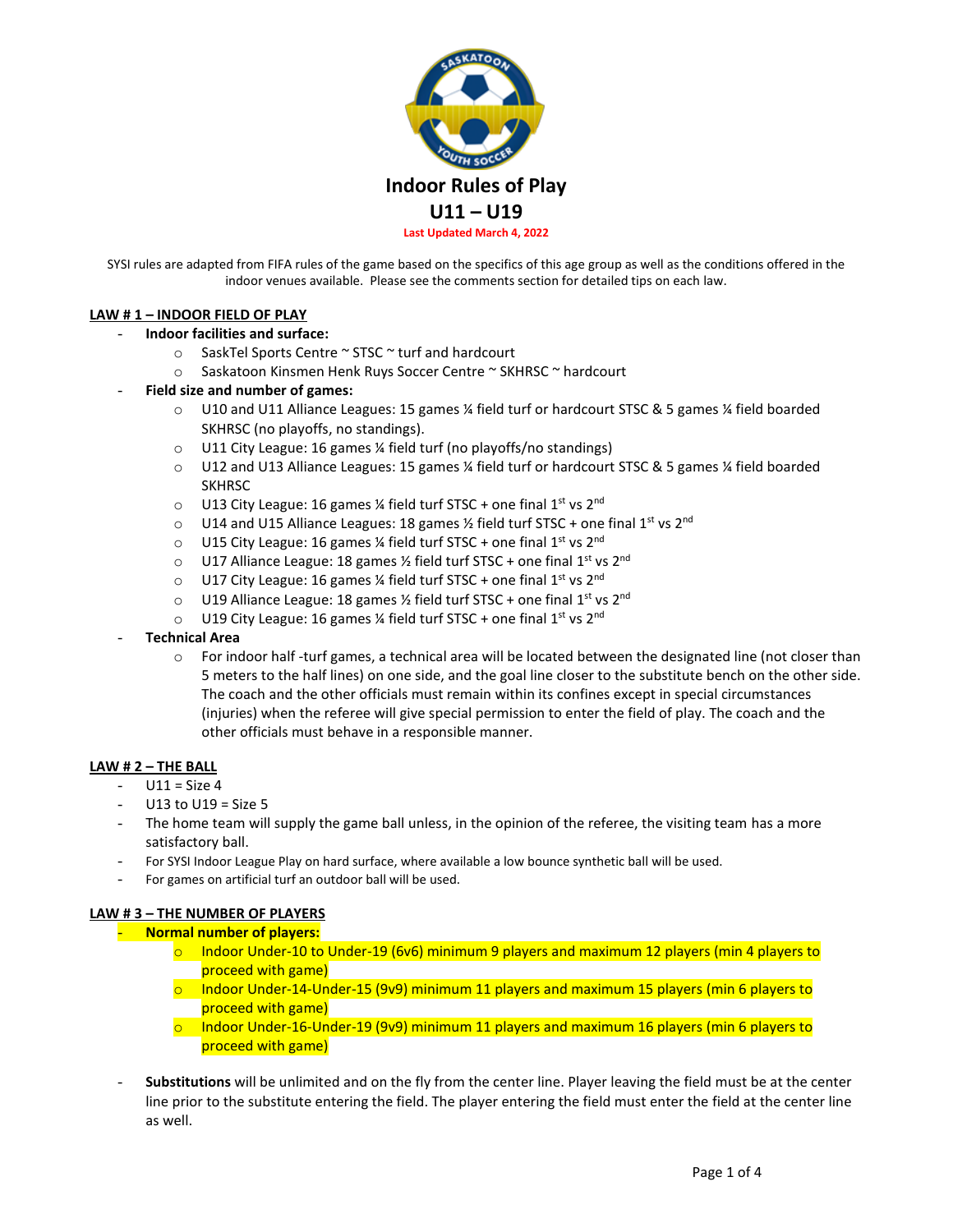- **5 up – 1 up (U11 and U13 age groups only**): if the game gets to a 5-goal differential the trailing team can add a player, and every 3 goals after, you can add an additional player up to a maximum of 3 additional players. If the score goes under the 5-goal differential they must remove the additional player**.**

# **Permit Players (For additional regulations around permit players refer to SYSI's Rules and Regulations)**

- A permit player is one who is playing temporarily with a team other than the one with which the player is currently affiliated.
- Youth teams may utilize the services of a permit player registered with another youth team in a lower division or a younger age group under the following conditions:
	- o The permit player must be registered with another team in the same zone.
	- o The permission of the coach of the permit player must be obtained.
	- $\circ$  The name of the permit player must appear on the game sheet with the word "PERMIT" or "P" written beside their name.
- There is no limit to the number of games a player may permit to during the regular youth league season within the league they are registered in (i.e.: Alliance League to Alliance League or City League to City League). Coaches are encouraged to permit and offer exposure and developmental opportunities to a multitude of players and not just one/two with a purpose of winning.
- In the indoor season, teams are allowed to use 3 permit players not exceeding the normal maximum number of players given the age/division OR until they can field a full starting lineup plus three, not exceeding 5 permit players, whichever is greater, per game.
- It is the responsibility of the team to ensure that all its permit players are eligible to participate in that capacity.
- Teams who have been granted approval by SYSI to have additional players on their roster over and above the maximum roster size may not use permit players to fill beyond the maximum number of players initially set by SYSI, see *Number of Players* section. For example, if the roster size maximum is 12 and the team was approved to carry 14 players, than they can only use permit players when their total number of players available to play and those listed on the game sheet does not exceed 12 players.
- For City Playoffs and Championship games, permit players will be allowed to fill the roster up to the normal number of players on the pitch during a game plus one (i.e.: 7 players for 6v6 and 10 players 9v9 during indoor season). The players permitting may not play in any other City Playoff or Championship games.

## **LAW # 4 – THE PLAYERS EQUIPMENT:** As per FIFA Laws of the Game

- A player must not use equipment or wear anything that is dangerous to himself or another player (including any kind of jewelry).
- The basic compulsory equipment of a player comprises the following separate items:
	- o A jersey or shirt with sleeves if undergarments are worn, the colour of the sleeve must be the same main colour as the sleeve of the jersey or shirt
	- $\circ$  Shorts if undershorts or tights are worn, they must be of the same main colour as the shorts
	- $\circ$  Socks if tape or similar material is applied externally it must be the same colour as that part of the sock it is applied to
	- o Shin guards all Under-11 to Under-19 players are required to wear shin guards. Any player not wearing shin guards will not be allowed to play.
	- o Footwear
- The goalkeeper must wear colors that are distinct from those of the other players (including opposing players and goalkeeper) and the referee.

## **LAW # 5 – THE REFEREES**

- SSA and SDSRAI Registered Referees will be appointed to each match.
- A referee has full authority to enforce the Laws of the Game in connection with a match to which they are assigned.
- The jurisdiction of a referee over the teams in a match to which the referee has been assigned begins at the time the referee arrives at the playing venue.
- Make sure that the rules are followed and that the Fair Play nature of the game is followed.
- If an assigned referee is not present at time of Kick-off the coaches will agree to use a mutually agreeable substitute referee (parent, assistant coach, one coach for each half) and play the scheduled game. Prior to starting or continuing a game with a substitute official, both coaches should sign the game sheet with a note indicating acceptance of the agreed substitute. The substitute referee will be paid for the game at the end of the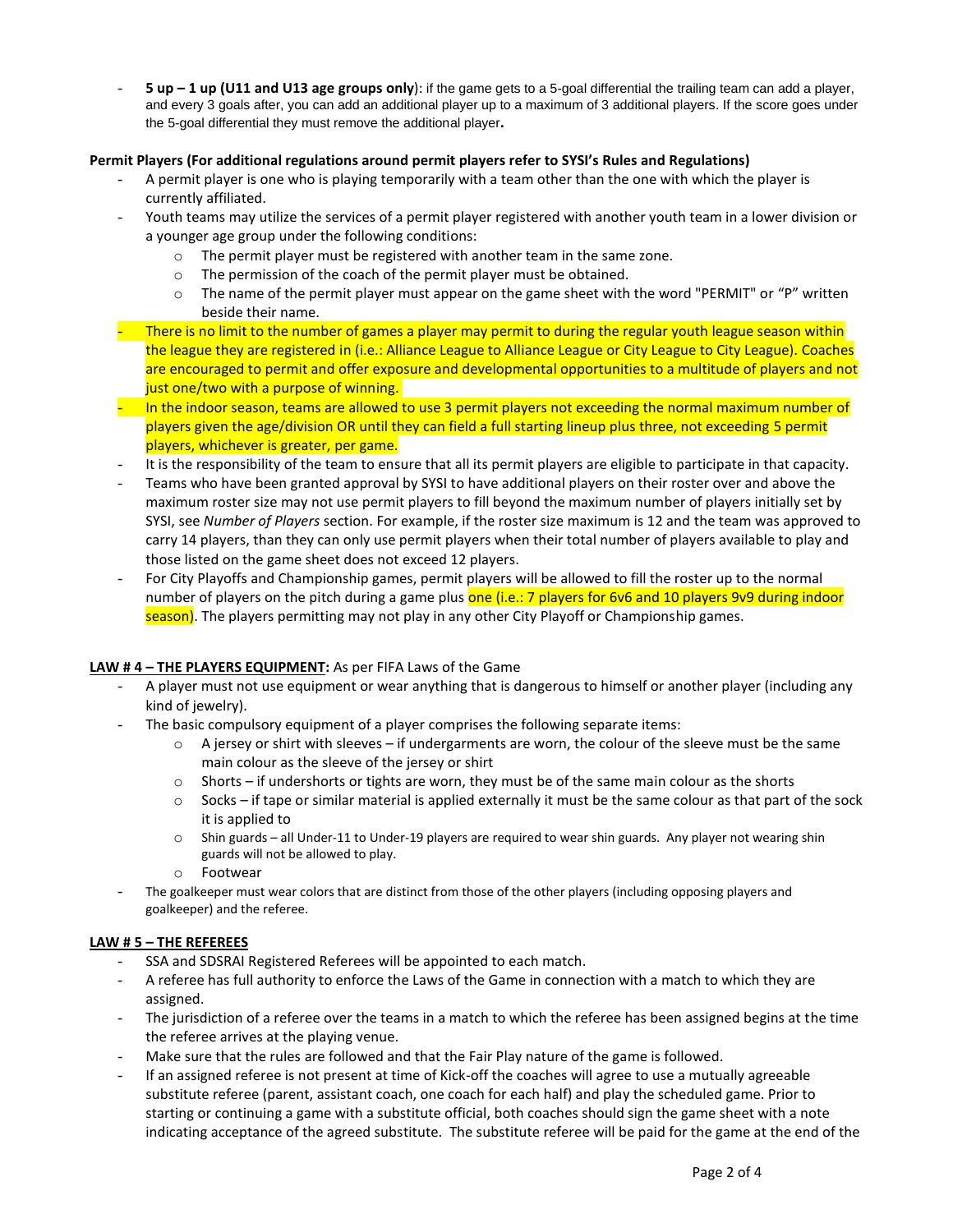season if they have clearly stated their name and address on the game sheet. If the volunteer referee chooses not to be paid for the game, then SYSI will refund the Zones at the end of the season.

# **LAW # 6 – ASSISTANT REFEREES**

- Assistant referees will not be used for SYSI indoor league matches.
- Assistant referees **may** be used for SYSI playoff matches dependent on availability.

# **LAW # 7 – DURATION OF THE MATCH**

- 2 x 25-minute halves separated by a 5-minute halftime break.
- Any delay to the start of the match shall be accommodated by reducing the length of the game
- In regular league play for both indoor and outdoor seasons, no overtime will be played in the event of a tie at the end of regulation time.
- In matches where a winner must be declared (ie. Playoffs) two 5-minute overtime periods will be played, if the game is still tied at the end of the second overtime period, the winner will be determined by kicks from the penalty mark
- Teams must vacate fields to allow for following games to proceed as scheduled. In the event of late kick-offs or other delays, time allocated for play will not be exceeded and the available playing time will be divided into two equal halves.

# **LAW # 8 – START AND RESTART OF THE GAME:**

- As per FIFA Laws of the Game
- **Retreat Line: U11 City League**: The defensive team's players must retreat to the ½ way line on all Goal Kicks

## **LAW # 9 – THE BALL IN AND OUT OF PLAY**

- The ball is considered out of play if the ball goes over the touch line, goal line, or strikes the ceiling (including light fixture, curtains, etc.)
- If the ball contacts the ceiling or a ceiling attached fixture, the game will be restarted directly below the point of contact by an indirect free kick by the team that was not the last to touch the ball.

# **LAW # 10 – SCORING:**

- As per FIFA Laws of the Game
- U11 City and Alliance leagues will not keep scores nor standings.
- Except for the U11 leagues, points will be awarded as follows:
	- o Win: 3 points
	- o Tie: 1 point
	- o Loss: 0 points
- Except of the U11 league, tie break rules are as follows:
	- o Where two or more teams are tied in points:
		- a) Teams shall be ranked according to points awarded for the game results among the contending teams.
		- b) If (a) fails to break the tie, contending teams shall be ranked according to the fewest goals allowed against the other contending team(s).
		- c) If (a) and (b) fail to break the tie, contending teams shall be ranked according to the fewest goals allowed in all league games, up to the date the selection must be made.
		- d) If (a), (b) and (c) fail to break the tie, contending teams shall be ranked according to a penalty kick competition as per F.I.F.A. Laws of the Game at a time and place decided by the SYSI office.
		- e) No City Championship shall be decided without a playoff where two or more teams have the same number of points at the conclusion of league play. If a playoff procedure has not been previously scheduled by the SYSI office there shall be a playoff game at a time and place decided by the SYSI office between the two most highly ranked teams, as determined by provisions (a) through (d) above if necessary.
	- o In playoff competition if the game is still tied after regular game duration:
		- a) Indoor: Two 5-minute overtime periods will be played, if the game is still tied at the end of the second overtime period, the winner will be determined by kicks from the penalty mark.
		- b) Outdoor: Two 10-minute overtime periods will be played, if the game is still tied at the end of the second overtime period, the winner will be determined by kicks from the penalty mark.
		- c) No time out between overtime periods.